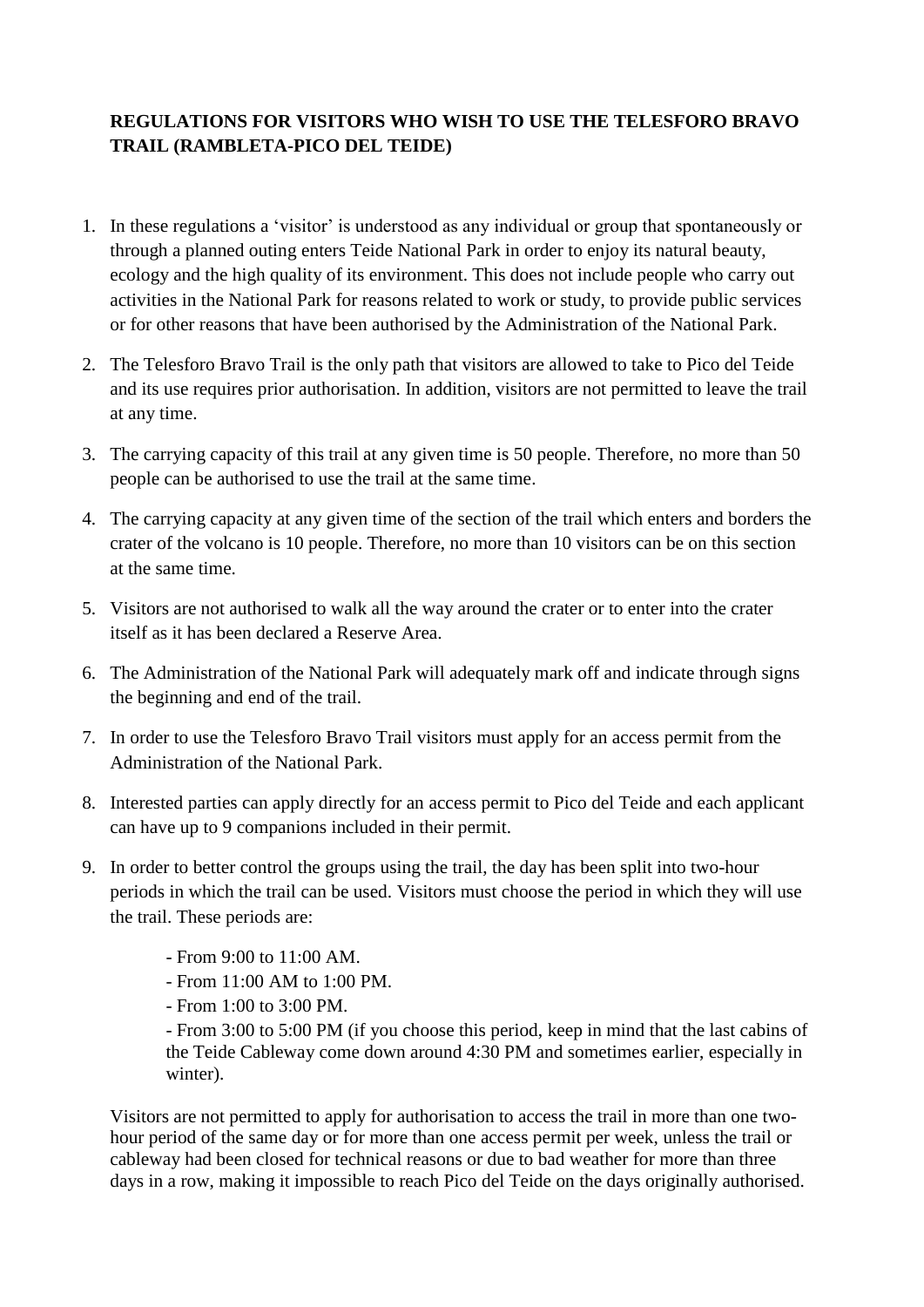- 10. The permit can be obtained in the following way:
	- Via Internet on the Reservation web page provided by the Autonomous Organisation of National Parks [http://www.reservasparquesnacionales.es/real/ParquesNac/index.aspx](https://correo.oapn.es/owa/redir.aspx?C=aa3c3520b7ba4808944f3bcbf1089ac2&URL=http%3a%2f%2fwww.reservasparquesnacionales.es%2f)
	- Visitors can access the Internet to obtain permits in the Administrative Office of Teide National Park, although the National Park is not responsible if there are no Internet connections available at a given moment.
	- Permits can be applied for until 2 PM of the day prior to which visitors wish to use the trail.
	- In any case, obtaining the permit depends on availability.
- 11. The permit will be given for a specific time period on the day chosen by the visitor, as long as there is sufficient carrying capacity and the conditions outlined in these regulations are followed, especially points 3, 8 and 12.

Throughout the year the cableway is often closed for technical reasons or due to bad weather; if closed the day you intend to use it your permit will still be valid on the first day (and only the first day) in which the cableway is again available after the date specified on the application. However, this exception is only valid for three days counting from the date specified on your application (including that date), even when weather conditions have not changed and the cableway remains closed. If, due to these circumstances, on a given date and time period the carrying capacity specified in point 3 is surpassed, those people and their companions who applied for the permit on the current date will be given preference. Visitors who are in the situation described above should expect not to be given access to the Telesforo Bravo Trail by the personnel of the National Park when the carrying capacity specified in point 3 of these regulations has been met.

12. Up to thirty (30) spaces are reserved during the first time period (9-11 AM) and another ten (10) in the third period (1-3 PM), which can be applied for by tourism companies or independent professional trail guides, if they are based in Tenerife and have an office on the island. The guides must be officially certified by the Government of the Canary Islands and also be certified to work as a guide in Teide National Park by the Patronage of this protected space. A Registry of companies and guides that meet these requirements will be established.

Access permits will be given to guides and up to 19 companions during a specific time period and date, although this quota will not be subject to the second restriction specified in the last paragraph of Point 9 in these regulations.

13. It is obligatory for each person named on the permit to show their D.N.I, passport or official identification document, as well as a copy, when they reach the Telesforo Bravo trail, if so required by Park personnel. If the person who applied for the permit is unable to do so, the permit will be annulled for the applicant and all of the companions named on the permit. In